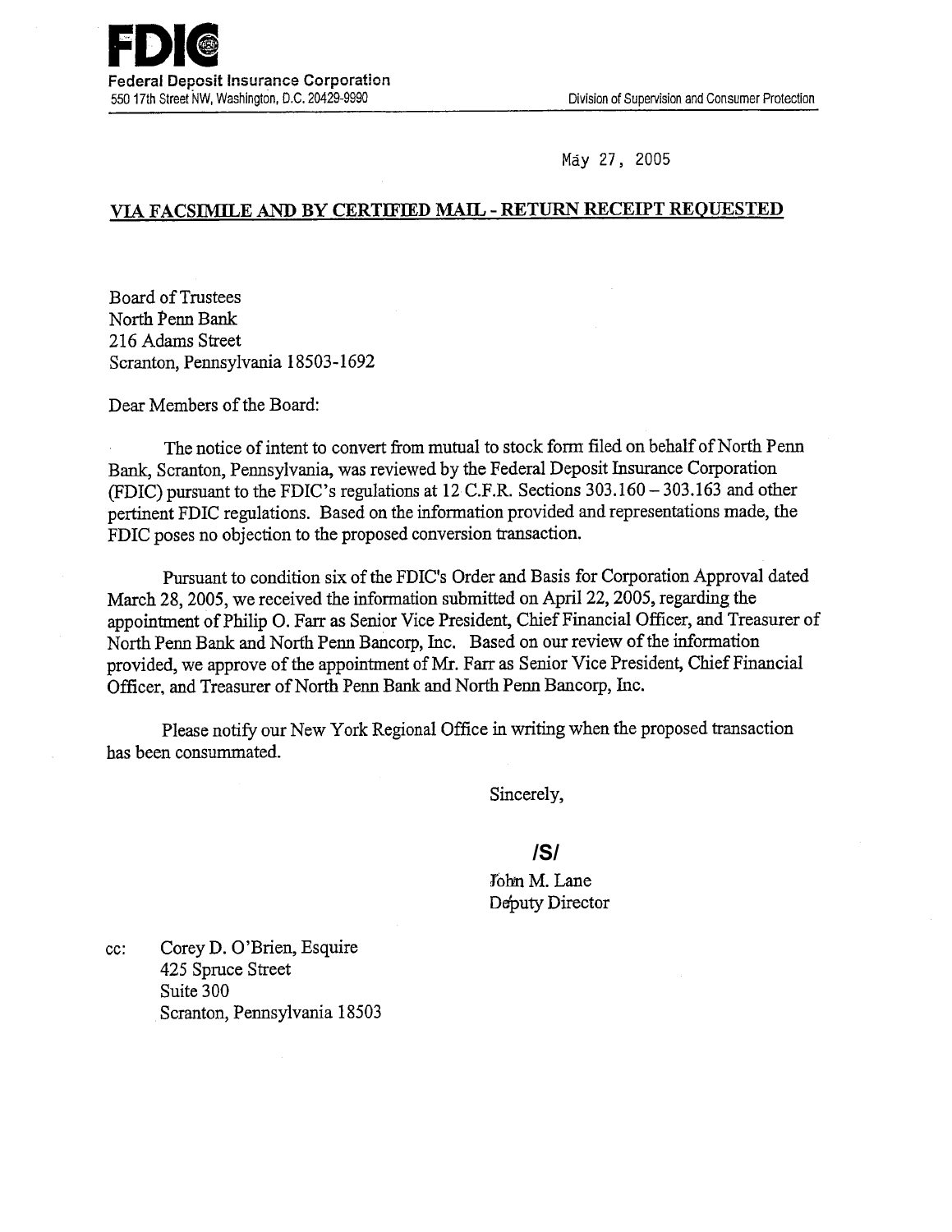## FEDERAL DEPOSIT INSURANCE CORPORATION

North Penn Bank Scranton, Pennsylvania

Application for Consent to Merge to facilitate a conversion from a Mutual Savings Bank to a Stock Savings Bank

## ORDER AND BASIS FOR CORPORATION APPROVAL

Pursuant to Section 18(c) and other provisions of the Federal Deposit Insurance Act (FDI Act), an application has been filed on behalf of the North Penn Bank, Scranton, Pennsylvania (Mutual Institution), currently a Pennsylvania-chartered mutual savings bank and Savings Association Insurance Fund (SAIF) member with total resources of \$92,990,000 and total deposits of \$77,342,000 as of December 31, 2004, for the FDIC's consent to merge with NPB Interim Stock Bank, Scranton, Pennsylvania, a proposed new Pennsylvania-chartered stock savings bank.

The transaction is the result of Mutual Institution's plan of reorganization, which, solely to facilitate such undertaking, provides for:

- Mutual Institution will organize an interim Pennsylvania-chartered stock savings bank as a wholly-owned subsidiary (NPB Interim MHC Stock Bank);
- NPB Interim MHC Stock Bank will organize an interim Pennsylvania-chartered stock savings bank as a wholly-owned subsidiary (NPB Interim Stock Bank);
- NPB Interim MHC Stock Bank will organize a state stock corporation, North Penn Bancorp, Inc, Scranton, Pennsylvania, as a wholly-owned subsidiary;
- Mutual Institution will amend and restate its articles of incorporation to Pennsylvania stock form (the Stock Bank) and NPB Interim MHC Stock Bank will convert to a Pennsylvania mutual holding company charter to become North Penn Mutual Holding Company, Scranton, Pennsylvania;
- Simultaneously with the above step, the Stock Bank will merge with and into NPB Interim Stock Bank, with the Stock Bank as the surviving entity (North Penn Bank). All of the outstanding shares of North Penn Bank will be transferred to North Penn Mutual Holding Company.
- North Penn Mutual Holding Company will transfer all of the outstanding shares of North Penn Bank to North Penn Bancorp, Inc. and North Penn Bank will become a wholly-owned subsidiary of North Penn Bancorp, Inc.; and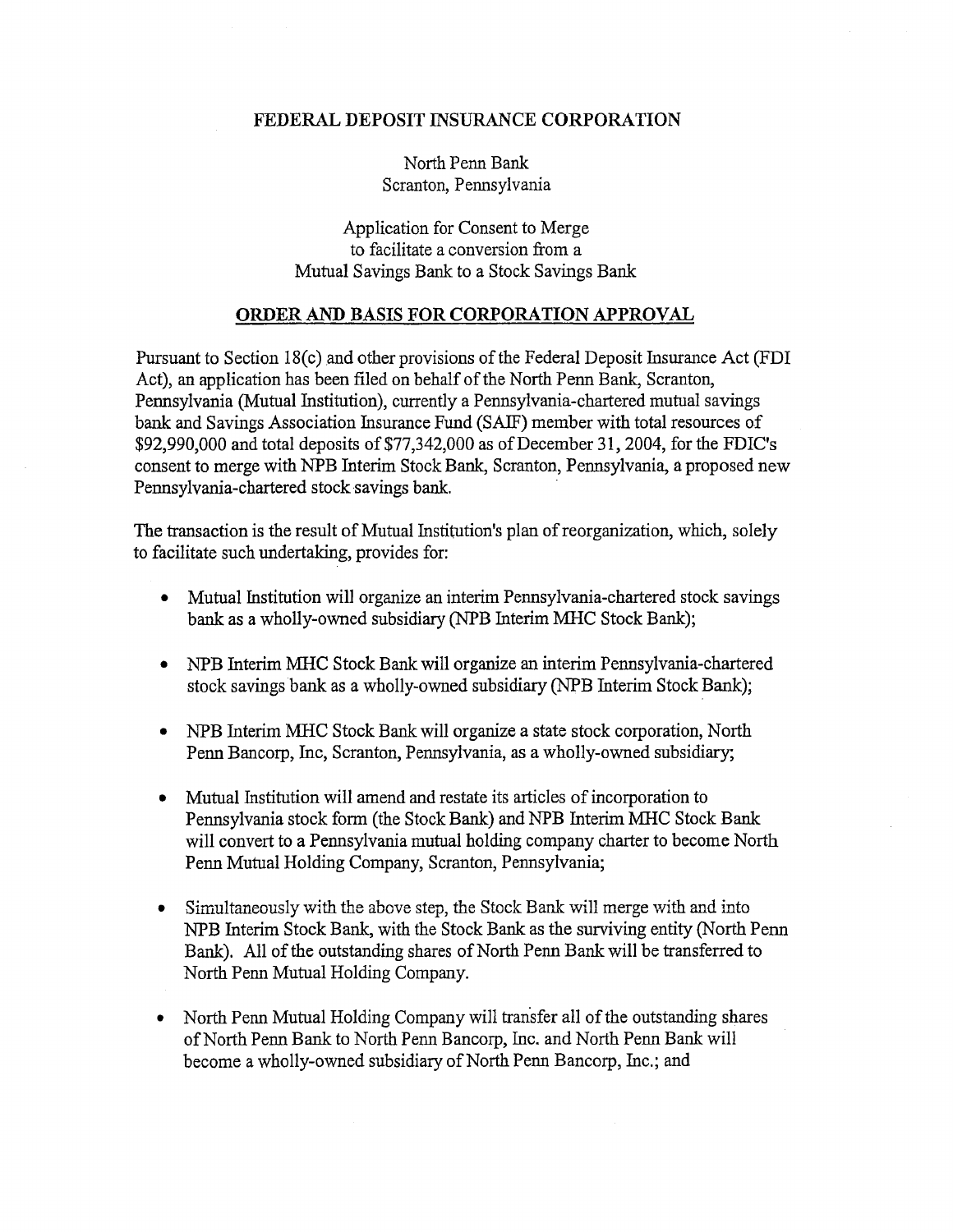• Contemporaneously with the reorganization, North Penn Bancorp, Inc. will sell a minority interest of its shares of common stock in a public offering. North Penn Mutual Holding Company will retain a majority of North Penn Bancorp, Inc.'s common stock.

At the conclusion of the reorganization, the deposits of North Penn Bank will continue to be insured under the SAIF. Following consummation of the merger, North Penn Bank will operate the same banking business, with the same management, and at the same locations as the Mutual Institution. The proposed transaction will not alter the competitive structure of banking in the market served by Mutual Institution. North Penn Bank's principal office will continue to be located at 216 Adams Street, Scranton, Pennsylvania.

Applications for the conversion and reorganization of Mutual Institution and the subsequent merger of the Stock Bank with NPB Interim Stock Bank were filed with the Commonwealth of Pennsylvania Department of Banking. Applications for the establishment of North Penn Mutual Holding Company and North Penn Bancorp, Inc. will be filed with the Federal Reserve Bank of Philadelphia.

Notice of the proposed transaction, in a form approved by the FDIC, has been published pursuant to the FDI Act. A review of available mformation, including the Community Reinvestment Act (CRA) Statement of Mutual Institution, discloses no inconsistencies with the purposes of the CRA. The resultant bank is expected to continue to meet the credit needs of its entire community, consistent with the safe and sound operation of the institution.

In connection with the applications, the FDIC has taken into consideration the fmancial and managerial resources and future prospects of the proponent bank and the resultant bank, the convenience and needs of the community to be served, and the effectiveness of any insured depository institution involved in the proposed merger transaction in combating money laundering activities. Having found favorably on all statutory factors and having considered other relevant information, including reports on the competitive factors furnished by the Comptroller of the Currency, the Board of Governors of the Federal Reserve System, the Office of Thrift Supervision, and the Attorney General of the United States, it is the FDIC's judgment that the applications should be and hereby are approved, subject to the following conditions:

- 1. That the transaction may not be consummated unless the Plan of Reorganization from Mutual Savings Bank to Mutual Holding Company receives prior approval by an affirmative vote of at least a majority of the total votes eligible to be cast by Mutual Institution's depositors;
- 2. That the proposed transaction may not be consummated unless and until North Penn Bank has the authority to conduct banking business, and that its establishment and operation as a stock savings bank have been fully approved by appropriate Commonwealth of Pennsylvania officials, and its holding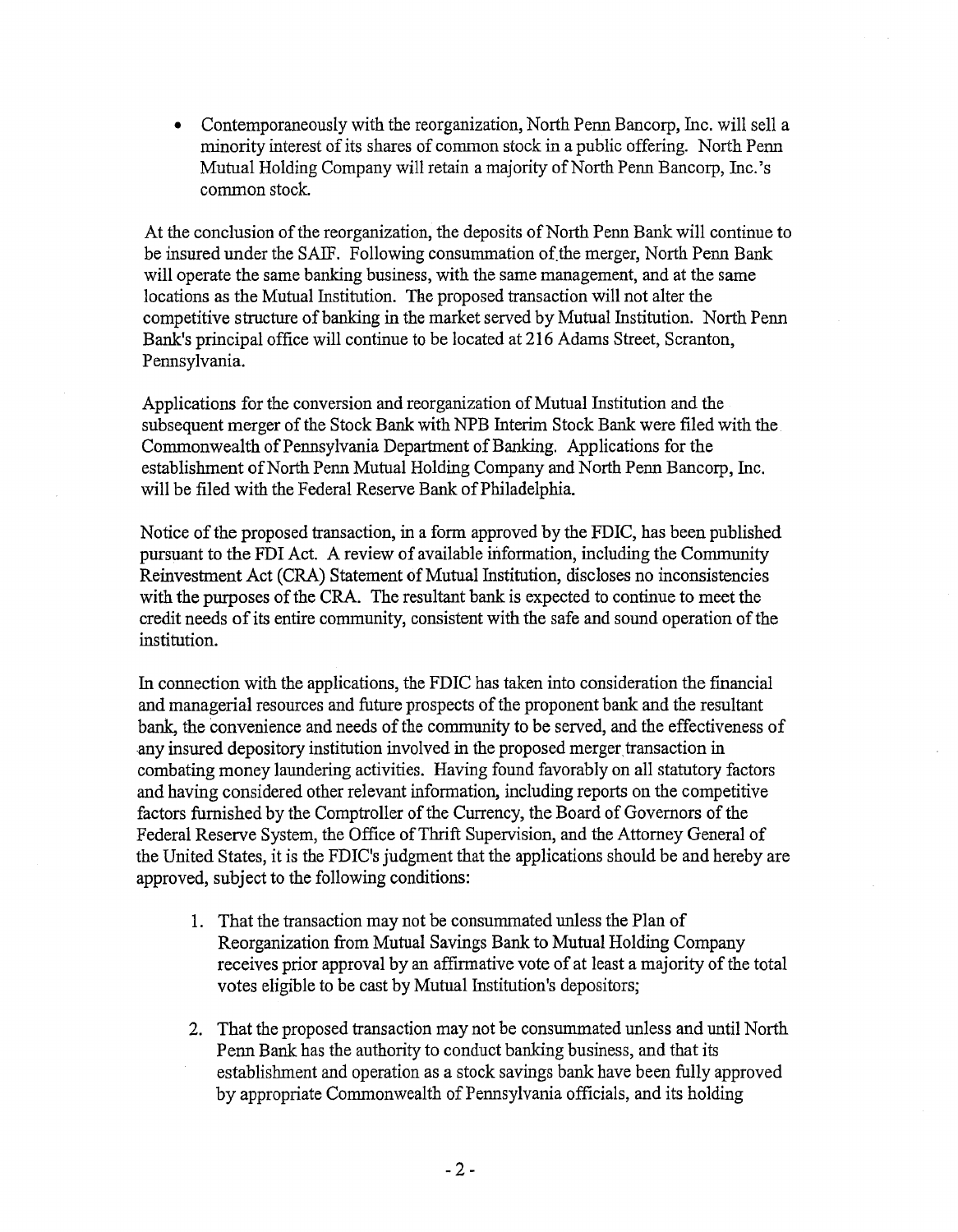companies, North Penn Mutual Holding Company and North Penn Bancorp, Inc., are granted approval by the Board of Governors of the Federal Reserve System to become holding companies for North Penn Bank;

- 3. That, except for the proposed transfer of stock to North Penn Bancorp, Inc., no shares of the stock of North Penn Bank shall be sold, transferred or otherwise disposed of, to any person (including any Employee Stock Ownership Plan) unless prior notice is provided to, and non-objection is received from, the FDIC;
- 4. That, prior to the sale, transfer, or other disposition of any shares of North Penn Bancorp, Inc. by North Penn Mutual Holding Company to any person (including any Employee Stock Ownership Plan), or a conversion of the mutual holding company to stock form, North Penn Bank will provide written notification to the FDIC and will provide the FDIC with copies of all documents filed with state and federal banking and/or securities regulators in connection with such sale, transfer, disposition, or conversion;
- 5. That should any shares of the stock of North Penn Bank or North Penn Bancorp, Inc. be issued to persons other than North Penn Mutual Holding Company, any dividends waived by North Penn Mutual Holding Company must be retained by North Penn Bancorp, Inc. or North Penn Bank and segregated, earmarked, or otherwise identified on the books and records of North Penn Bancorp, Inc. or North Penn Bank; such amounts must be taken into account in any valuation of the institution, and factored into the calculation used in establishing a fair and reasonable basis for exchanging shares in any subsequent conversion of North Penn Mutual Holding Company to stock form; such amounts shall not be available for payment to, or the value thereof transferred to, minority shareholders, by any means, including through dividend payments or at liquidation;
- 6. That any change in proposed management, including the board of directors or proposed ownership (10 percent or more of the stock and new acquisitions of or subscriptions to 10 percent or more of the stock), will render this approval null and void unless such proposal is approved by the FDIC prior to the consummation of the proposed transaction;
- 7. That the transaction shall not be consummated within less than fifteen days after the date of this Order, or later than six months after the date of this Order, unless such period is extended for good cause by the FDIC; and
- 8. That until the proposed transaction is consummated, the FDIC shall-have the right to alter, suspend, or withdraw its approval should any interim development be deemed to warrant such action.